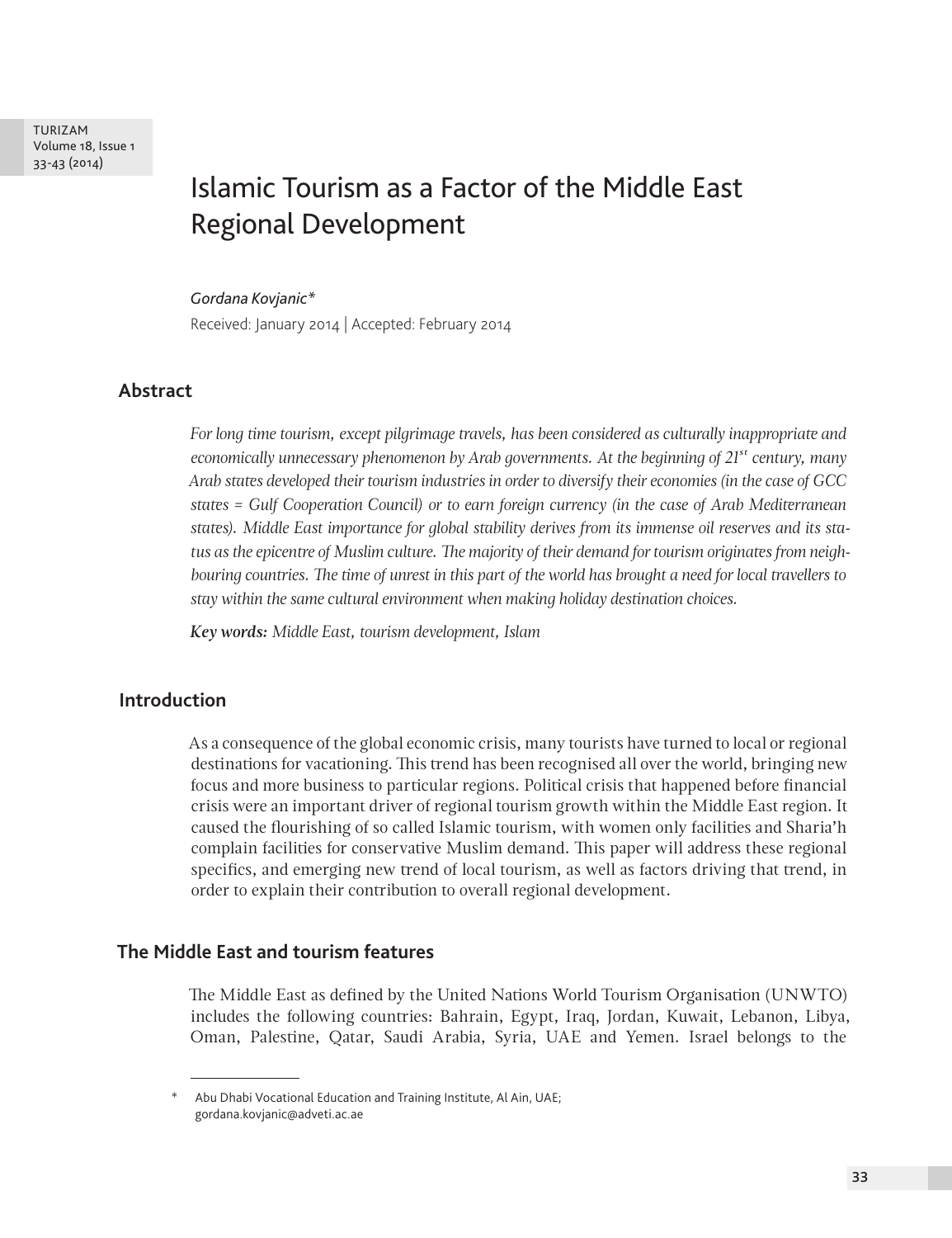East-Mediterranean region of Europe. It is interesting that among these countries are those that have great natural and cultural attractions, as well as the potential for tourism, but for political, cultural and economic reasons this has not been exploited. In contrast there are those, especially the Arabian Gulf countries, which have managed to strengthen and diversify their economies towards the development of tourism thanks to their infrastructure and built attractions. Compared to other regions, the Arab world is an undeveloped market. For a long time tourism has been considered culturally undesirable, with the exception of pilgrimage, and economically unnecessary by Arab governments. There are powerful economic and political forces at play nationally and internationally and the outlook for tourism in the Middle East depends heavily on the degree of peace and security actually existing and believed to exist there. Since the very beginning of 21st century inbound extra-regional travellers have been discouraged by political instability and fears of global terrorism. On the other hand some Gulf nationals have been discouraged from travelling to America and Europe after the incidents of 11th September 2001.

| Table 1. International tourism arrivals to Middle East between 1990-2011 |  |  |  |  |
|--------------------------------------------------------------------------|--|--|--|--|
|--------------------------------------------------------------------------|--|--|--|--|

| International tourist arrivals (in millions) |      |      |      |      |      |      | Market<br>share % |      | Change % | Average annu-<br>al growth % |       |         |
|----------------------------------------------|------|------|------|------|------|------|-------------------|------|----------|------------------------------|-------|---------|
| 1990                                         | 1995 | 2000 | 2005 | 2007 | 2008 | 2009 | 2010              | 2011 | 2011     | 10/09                        | 11/10 | $05-11$ |
| 9,6                                          | 13.7 | 24.9 | 37.8 | 46.7 | 55.6 | 52.8 | 60.3              | 55.4 | 5,6      | 14.2                         | - 8   | ر .     |

*Source: UNWTO, 2012 (data collected by June 2012)*

According to the UNWTO Middle East had one of the highest growth rates of international tourist arrivals between 2005 – 2011, increasing on average by 7.3% per year (Table 1). The number of international tourist arrivals in 2009 for the first time in the last twenty years has declined by almost 5% compared to year 2008. In 2010 the highest growth rate in the world was recorded, reaching 14.2%, but in the following year the Middle East and North Africa were the only regions where tourist arrivals declined. The region lost an expected 5 million international arrivals in 2011 and numbers declined by 8% due to the "Arab Spring." Most Middle Eastern destinations felt the direct or indirect consequences of socio-political unrest and change in the region. The biggest decreases were recorded by Syria  $-41\%$ ; Egypt  $-32\%$ ; Lebanon  $-24\%$ ; Palestine 15%; and Jordan  $-13\%$ . In contrast, some destinations recorded a significant increase in international tourist arrivals in 2011 such as Dubai, which recorded a growth of 9% over the same period (UNWTO, 2012). Also very impressive is the case of Saudi Arabia, with a growth rate of 60%, which reflects the changing attitude of Saudi authorities towards tourism and its role in the national economy. At the UNWTO Ministerial Conference held in May 2013 in Dubai, Prince Sultan bin Salman bin Abdul Aziz - President of SCTA (Saudi Commission for Tourism and Antiquities) announced the expansion of Jeddah airport and the development of conference centres, noting that although the KSA entered the tourism market just three years ago, it has very ambitious plans. The latest UNWTO data shows that the Middle East has achieved 52 million tourist arrivals in 2012, as a (5%) of the total international tourist arrivals worldwide.

Another indicator – international tourism receipts, shows that in 2012 the Middle East generated 47 billion dollars, which means 4% share of the total revenues generated in international tourism (UNWTO, 2013).

Positive growth was recorded in all regions of the world in 2012, except the Middle East, where the number of tourist arrivals fell by 3 million as compared to the previous year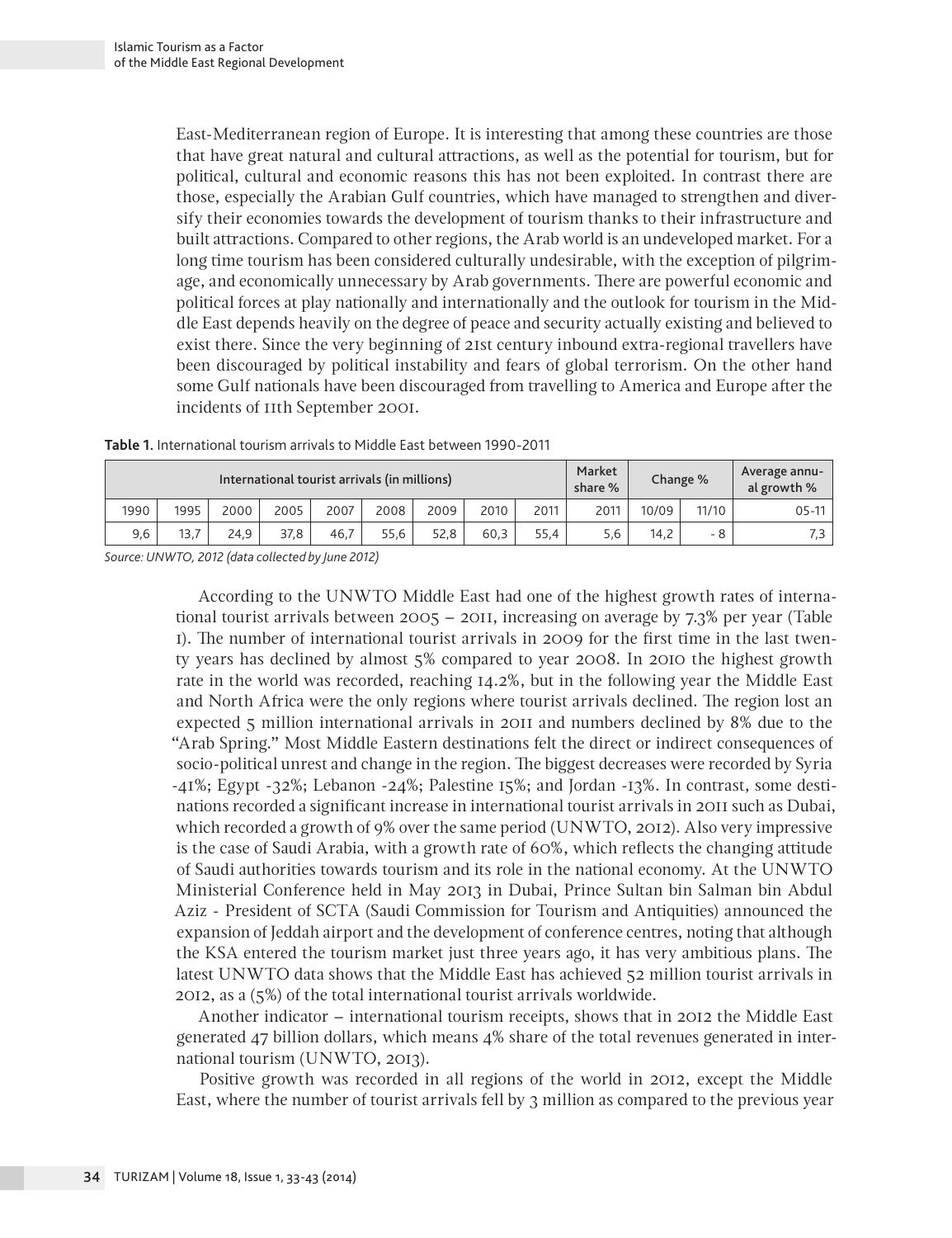

**Figure 1.** International Tourist Arrivals (millions), 2012 *Source: World Tourism Organization (UNWTO)*

**Figure 2.** International Tourism Receipts (US\$ billion), 2012 *Source: World Tourism Organization (UNWTO)*



**Figure 3.** Change in International tourist arrivals and receipts (local currencies, constant prices) – % change 2012/2011 *Source: World Tourism Organization (UNWTO)*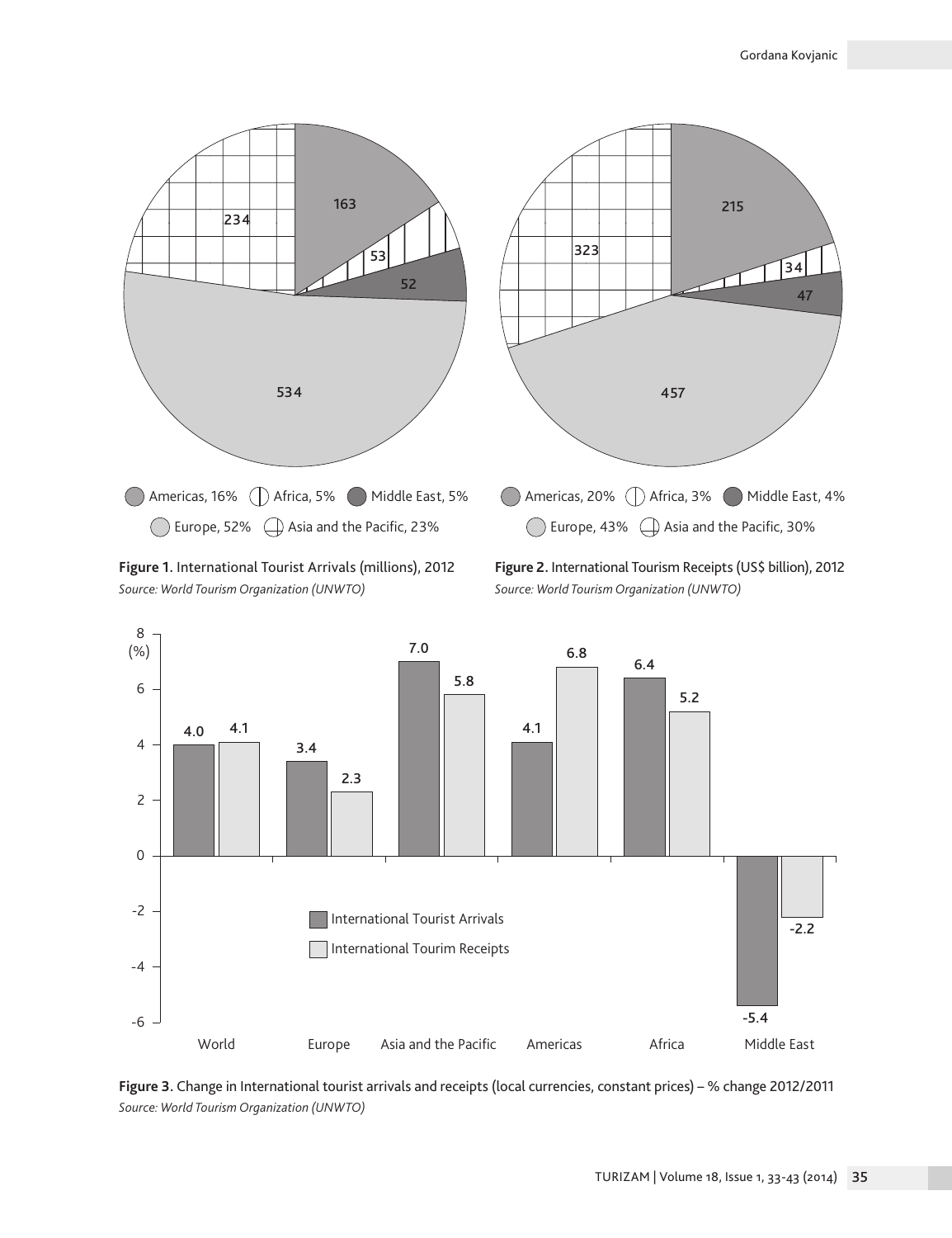(UNWTO, 2013). This region saw 2% drop due to the continuing political turbulence in the region; yet saw a gradual improvement compared to the decline in 2011 (-14%).

# **The key factors of flourishing of regional tourism**

There are several reasons why tourism within the region is flourishing. Some belong to the so-called "push" factors that discourage Arabs from their traditionally favourite destinations in the USA and Europe, where they have difficulties to obtaining visa (especially USA). On the other side, the "pull" factors that are attracting Arab tourists to regional destinations include an improved tourist infrastructure - new hotels, theme parks, resort projects, shopping centres, and general infrastructure - modern roads and airports to facilitate mobility within the region, but also enhanced promotion. Even Saudi Arabia has introduced new "Umrah-plus" arrangements that combine pilgrimage trip to Mecca and Madinah with tourism and recreation in other cities of the kingdom. This trend has become established in the last few years by the fact that Ramadan - the Islamic month of fasting has fallen in summer (the high tourist season), which encourages a large number of faithful travellers to stay at home or within the region. Improved tourist products, investments in tourism promotion, as well as overall socio-cultural environment are appealing to regional tourists.

The intra-regional tourism flourished after 09/11/2001 as never before, because the residents, fearful of the consequences of the September attacks, cultural tensions, misunderstandings and Islamophobia, turned to regional holidays. During 2002, the Middle East recorded the highest growth rate in tourist arrivals in the world 16.7%, while revenues increased by 10% compared to the previous year (WTO, 2003). At the same time, the participation of Arab tourists in overall tourist arrivals in the USA and Europe has declined by 50% and 30% respectively (World Tourism Global Trends Reports, 2009). Unrest in Middle Eastern and North African countries continue to influence the regional tourism industry. During 2011 the Middle East attracted headlines around the world because of events related to the "Arab Spring". That caused many overseas tourists to stay out of the region, even away from countries that have not experienced social unrest. Because of the potential problems now faced in opting to holiday in the west, many Muslims prefer to stay within the same culture when choosing vacation destinations. Arab tourists, especially those from the Gulf, are well known as high spending consumers. They are not much interested in visiting cultural and historical sites, but prefer destinations that offer fun, shopping, family activities, and above all relaxation. Arab tourists are repeat customers that tend to revisit regularly if they like the place. Persian Gulf countries have become a major tourist source market for other Muslim countries like Malaysia, Indonesia, Lebanon, Turkey, UAE, Bahrain, and Egypt. Specific needs and expectations of Muslim tourists who choose to stay within their cultural environment, caused the emergence of a new segment of the tourism market called *Islamic tourism*. It is defined as tourism undertaken by Muslims or more widely understood as including non-Muslims traveling to the Muslim world (Al-Hamarneh, 2008) and (Zamani-Farahani & Henderson, 2009). According to Al-Hamarneh, Islamic tourism can be seen as a cultural and religious concept, which aims to revive the Islamic and Arab culture and develop cultural self-confidence (Al-Hamarneh, 2008). This approach goes beyond fundamental perception that Islamic tourism is solely about pilgrimage, stressing the broader concept which doesn't necessarly have to, but can include religiosity (Al-Hamarneh & Steiner, 2004). The trend of accelerated expansion of this type of tourism and the emergence of a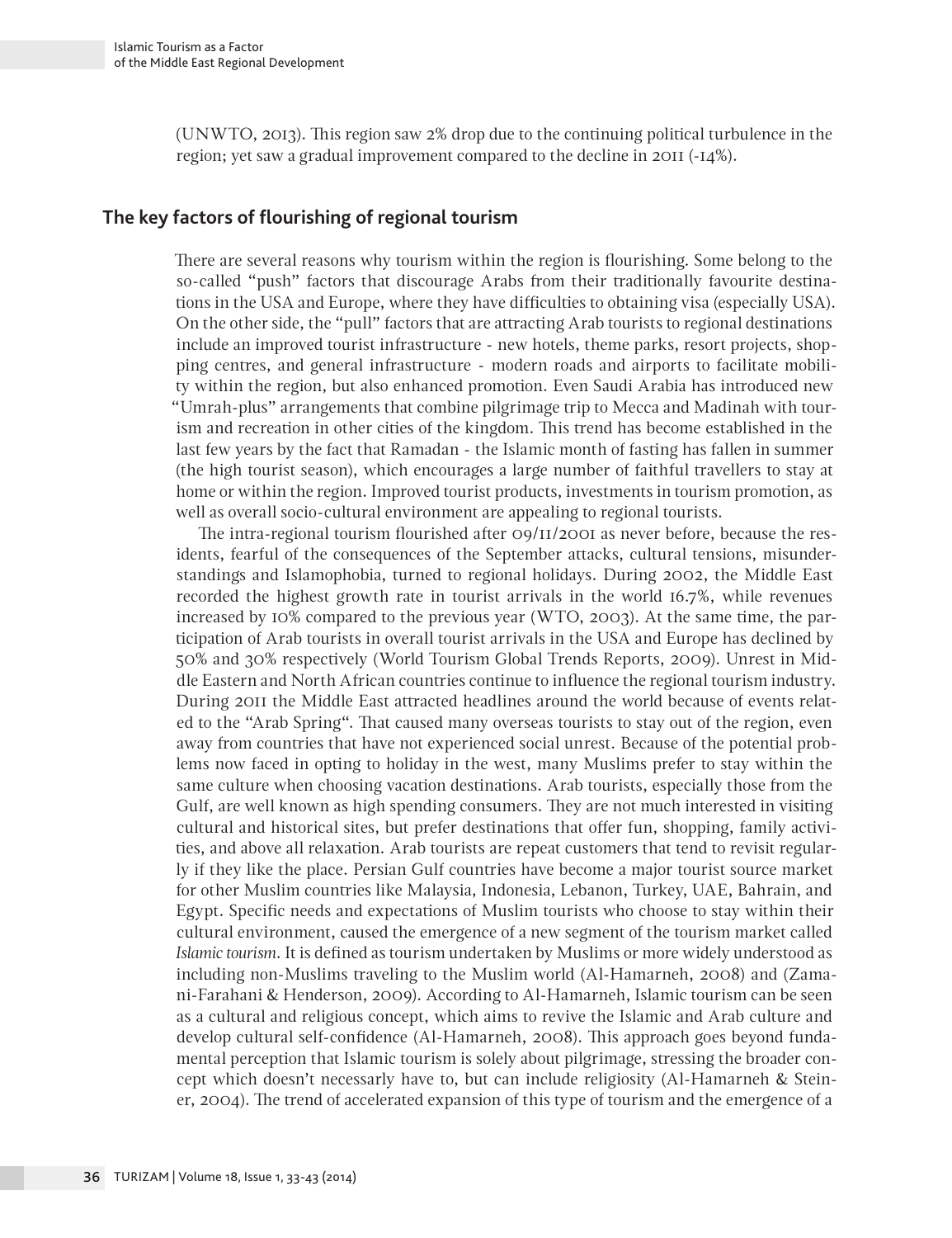distinct market segment with growth potential, was highlighted by the report of one of the world's largest tourism trade shows, the London World Travel Market (WTM report 2007).

#### **The Islamic conception of tourism**

Religion is an important factor that can help shape the culture, attitudes and values of society. Based on the Islamic understanding of God, man and nature, tourism is a part of religion, and travel is fundamental in Islam (Hasharina, 2006). Travel is encouraged in order to lead a healthy life without stress, to establish and strengthen links across the Muslim community - Ummah (أمة), to expand knowledge of other cultures, and to "reinforce subordination of the individual to God through the knowledge of the beauty and abundance of his creations" (Hasharina, 2006).

Contrary to popular public opinion, Islam accepts and encourages tourism. There are 16 verses in the Qur'aan that directly encourage Muslims to travel. Muslims are taught to talk to God as fully as possible since through one's personal experience of the world one can understand the greatness of God and smallness of man. Travel results in the acquisition of knowledge and tests the patience and the perseverance in the individual (Zamani-Farahani, 2010). Muslim countries tend to interpret what the Qur'aan says about tourism. There are various forms of travel:

- Hijja (*أ*نج (involves travel and pilgrimage to Mecca, which is requirement for every healthy adult Muslim, at least once in lifetime, to take the Hajj, unless physically unabled.
- Zejara (ةرايز (refers to visit to other holy places.
- Rihla (ةلحر (is a trip for other reasons, such as education and trade. The emphasis is on purposeful movement, as a component of the spiritual journey in the service of God.

Shari'ah (أناخىرش (law determines what is acceptable - halal (كالح), and what is unacceptable - haram (مارح (in everyday life and during travel. The law prohibits the public outpouring of emotion, any type of physical contact between persons of the opposite sex, unmarried couples staying in the same hotel room, gambling, breaking of the Ramadan fast during the day, eating pork and other forbidden foods, alcohol and indecent clothing. It is possible to postpone Ramadan regular prayer and fasting while traveling. Visiting bars, night clubs and similar entertainment is against the law. Gender segregation means that men and women are separated in institutions and during public events. Compliance with these rules and constraints in their implementation vary in different Islamic countries. In some countries, religious principles are strictly adhered to, (in KSA there is even a religious police) while others are more relaxed (Zamani-Farahani & Henderson, 2009). While tourism in Saudi Arabia and Iran, as the two most important religious destinations for the Hajj and Shia pilgrimage (tombs of the Imams and their immediate followers and close associates are holy places for Shia Muslims) has religious-conservative characteristics, other countries such as the UAE, Malaysia, Turkey, are cosmopolitan, relatively liberal, shopping and recreation-oriented destinations (Zamani-Farahani & Henderson, 2010).

For Muslim religious conceptions, tourists visiting important religious places motivated by different interests may be unacceptable. The lack of sensitivity on the part of tourists can have undermining effects on sacred sites and non-Muslim tourists may disturb local residents by ignoring or deliberately behaving contrary to the rules that dictate the daily lives of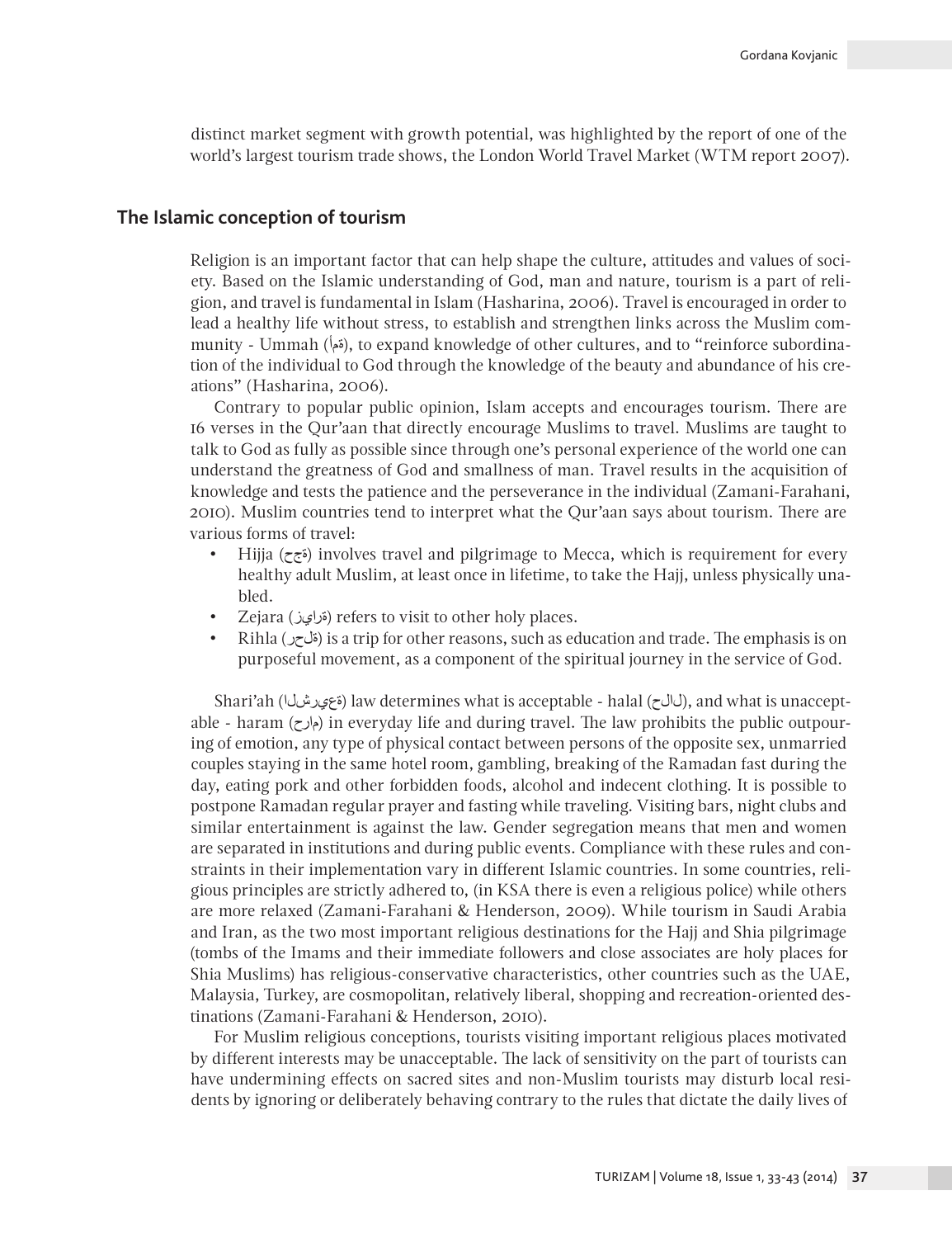Muslims. Tourism is often associated with behavior unacceptable to Islamic values and cultural traditions (Zamani-Farahani & Henderson, 2009), and some communities prefer to avoid non-Muslim tourists. Dissatisfaction with westernization and declining moral standards are sometimes perceived as inevitable companions of tourism (Ap et al, 1991), but that has a wider application and is not limited to the followers of Islam only.

### Islamic tourism

Islamic tourism and Halal hospitality which is akin to the concept of Halal food (Battour et al., 2011), flourish in the Persian Gulf, especialy in GCC countries known for their conservative interpretation of Islamic Sharia'h law. Sharia'h-compliant hotels have traditionally existed in such countries as Saudi Arabia and Kuwait. Moreover, Sharia'h-compliance is not a matter of choice for either hotel operators or guests in places like KSA and Iran. These hotels contain such features as traditional uniforms for hotel staff, dress code for female staff, even for guests, markers indicating the direction of Mecca (Mecca stickers or Qibla stickers = stickers with ornamented arrows pointing towards the city of Mecca in Saudi Arabia for prayer directions), female and male prayer rooms, prayer mats and prayer beds - tasbi, halal food with no pork, conservative television channels, art that does not depict the human form, and beds and plumbing placed away from facing Mecca. Furthermore, finance used to operate the hotel should be compliant to Sharia'h regulations and the hotel owner must contribute a proportion of revenue to Zakat (charitable acts), (Stephenson et al., 2010). As Mus-

| UAE Inbound Tourism, 2010-2017    |          |           |           |           |           |           |           |           |  |
|-----------------------------------|----------|-----------|-----------|-----------|-----------|-----------|-----------|-----------|--|
|                                   | 2010     | 2011      | 2012e     | 2013f     | 2014f     | 2015f     | 2016f     | 2017f     |  |
| Total Arrivals, '000              | 9,123.55 | 10,005.13 | 10,855.56 | 11,941.12 | 12,932.23 | 13,915.08 | 14,930.88 | 15,976.05 |  |
| Total Arrivals,<br>% change y-o-y | 9.38     | 9.66      | 8.50      | 10.00     | 8.30      | 7.60      | 7.30      | 7.00      |  |
| Inbound arrivals by region        |          |           |           |           |           |           |           |           |  |
| Africa, '000                      | 252.97   | 279.24    | 322.59    | 383.68    | 443.66    | 494.64    | 544.64    | 607.06    |  |
| Africa, % change y-o-y            | 4.06     | 10.38     | 15.52     | 18.94     | 15.63     | 11.49     | 10.11     | 11.46     |  |
| North America, '000               | 599.36   | 587.29    | 778.07    | 891.71    | 985.65    | 1,077.10  | 1,164.29  | 1,262.04  |  |
| North America,<br>% change y-o-y  | 8.26     | $-2.01$   | 32.48     | 14.61     | 10.53     | 9.28      | 8.10      | 8.40      |  |
| Latin America, '000               | 6.96     | 8.09      | 7.54      | 9.73      | 11.69     | 13.39     | 15.60     | 17.40     |  |
| Latin America,<br>% change y-o-y  | 22.33    | 16.33     | $-6.88$   | 29.09     | 20.19     | 14.53     | 16.52     | 11.50     |  |
| Asia Pacific, '000                | 1,838.71 | 2,047.47  | 2,328.10  | 2.603.12  | 2,893.51  | 3,224.25  | 3,571.97  | 3,935.18  |  |
| Asia Pacific.<br>% change y-o-y   | 12.64    | 11.35     | 13.71     | 11.81     | 11.16     | 11.43     | 10.78     | 10.17     |  |
| Europe, '000                      | 2,305.63 | 2,304.14  | 2,397.46  | 2,535.18  | 2,716.16  | 2,894.37  | 3,101.50  | 3,266.67  |  |
| Europe, % change y-o-y            | 4.55     | $-0.06$   | 4.05      | 5.74      | 7.14      | 6.56      | 7.16      | 5.33      |  |
| Middle East, '000                 | 2,208.51 | 2,743.95  | 2,813.89  | 3,016.01  | 3,172.23  | 3,296.10  | 3,404.82  | 3,540.68  |  |
| Middle East.<br>% change y-o-y    | 15.01    | 24.24     | 2.55      | 7.18      | 5.18      | 3.91      | 3.30      | 3.99      |  |

#### **Table 2.** UAE Inbound Tourism, 2010-2017

*e/f= BMI estimate/forecast. Source: Dubai Tourism, Abu Dhabi Tourism, BMI*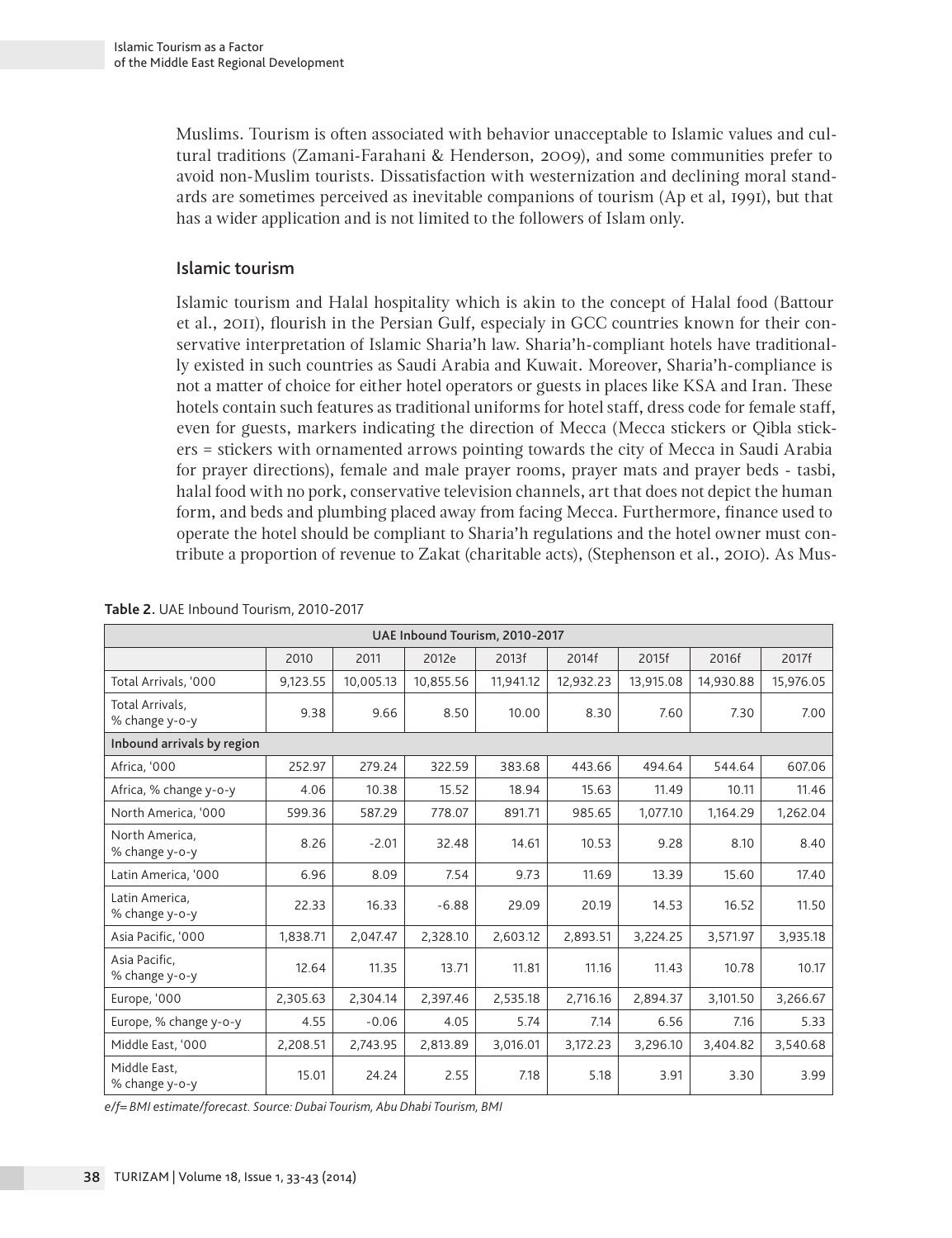lims avoid free mixing between the sexes, hotels should offer separate swimming pools and recreational facilities (Henderson, 2003) and all female floors. Allocating female staff for women and male staff for men, such as availability of taxis with female driver services for female passengers satisfies the needs of some Middle Eastern families. Women-only hotels are opening up across the region as culturally acceptable and tailored concepts for growing young female population. The negative side of western tourism causing Islamic tourism to be increasingly popular among some conservative Muslims are issues that have a negative impact on the Muslim community such as the consumption of alcohol, prostitution, inappropriate dressing, kissing in public and open affection between sexes in public.

Most of GCC countries are known as high earning gas and oil exporters. They advocate luxury tourism as they have a rich, young population, with high expectations in terms of quality and services offered. High spending power and comparatively long length of stay, as well as a tendency to travel in large family parties are the reasons why GCC travellers are very much welcomed. As an example of Islamic tourism expansion within the region, UAE tourism statistics with tourist inbound and outbound flow, will be presented. Compared to other world regions, the highest number of UAE visitors come from within the region. This number was growing rapidly over the past several years, confirming the regional trend. At the same time the highest percentage of travellers from UAE visit regional destinations. The same trend is forecasted to continue until 2017 by BMI, as shown in Table 2 and Table 3 (BMI, 2013).

| UAE Outbound Tourism, 2010-2017                         |          |          |          |          |          |          |          |          |  |  |
|---------------------------------------------------------|----------|----------|----------|----------|----------|----------|----------|----------|--|--|
|                                                         | 2010     | 2011     | 2012e    | 2013f    | 2014f    | 2015f    | 2016f    | 2017f    |  |  |
| Total Outbound, tourist depar-<br>tures, '000           | 3,182.63 | 2,831.40 | 2,923.85 | 3,188.47 | 3,487.79 | 3,838.62 | 4,204.37 | 4,599.76 |  |  |
| Total Outbound, tourist depar-<br>tures, % change y-o-y | 6.14     | $-11.04$ | 3.26     | 9.05     | 9.39     | 10.06    | 9.53     | 9.40     |  |  |
| Average Tourist Departure per<br>1000 of the population | 0.42     | 0.36     | 0.36     | 0.39     | 0.42     | 0.46     | 0.49     | 0.53     |  |  |
| Outbound, resident departures by destination            |          |          |          |          |          |          |          |          |  |  |
| Africa. '000                                            | 251.08   | 253.69   | 250.38   | 264.16   | 280.52   | 300.93   | 320.98   | 344.13   |  |  |
| Africa, % change y-o-y                                  | 15.02    | 1.04     | $-1.30$  | 5.50     | 6.19     | 7.28     | 6.66     | 7.21     |  |  |
| North America, '000                                     | 16.89    | 20.45    | 21.40    | 23.14    | 25.24    | 27.76    | 30.41    | 33.22    |  |  |
| North America, % change y-o-y                           | 27.39    | 21.10    | 4.65     | 8.11     | 9.07     | 10.01    | 9.52     | 9.26     |  |  |
| Latin America, '000                                     | 0.26     | 0.22     | 0.13     | 0.13     | 0.13     | 0.12     | 0.11     | 0.11     |  |  |
| Latin America, % change y-o-y                           | 176.34   | $-13.62$ | $-40.54$ | 0.76     | $-1.50$  | $-10.69$ | $-3.42$  | $-2.65$  |  |  |
| Asia Pacific, '000                                      | 325.19   | 324.79   | 343.14   | 365.54   | 395.65   | 426.64   | 457.30   | 490.07   |  |  |
| Asia Pacific, % change y-o-y                            | 12.79    | $-0.12$  | 5.65     | 6.53     | 8.24     | 7.83     | 7.19     | 7.17     |  |  |
| Europe, '000                                            | 256.06   | 344.87   | 312.21   | 344.08   | 366.76   | 386.53   | 405.59   | 429.46   |  |  |
| Europe, % change y-o-y                                  | $-9.65$  | 34.68    | $-9.47$  | 10.21    | 6.59     | 5.39     | 4.93     | 5.88     |  |  |
| Middle East, '000                                       | 2,333.15 | 1,887.38 | 1,996.57 | 2,191.41 | 2,419.50 | 2,696.64 | 2,989.98 | 3,302.77 |  |  |
| Middle East, % change y-o-y                             | 6.29     | $-19.11$ | 5.79     | 9.76     | 10.41    | 11.45    | 10.88    | 10.46    |  |  |

**Table 3.** UAE Outbound Tourism, 2010-2017

*e/f= BMI estimate/forecast. Source: National Sources, BMI*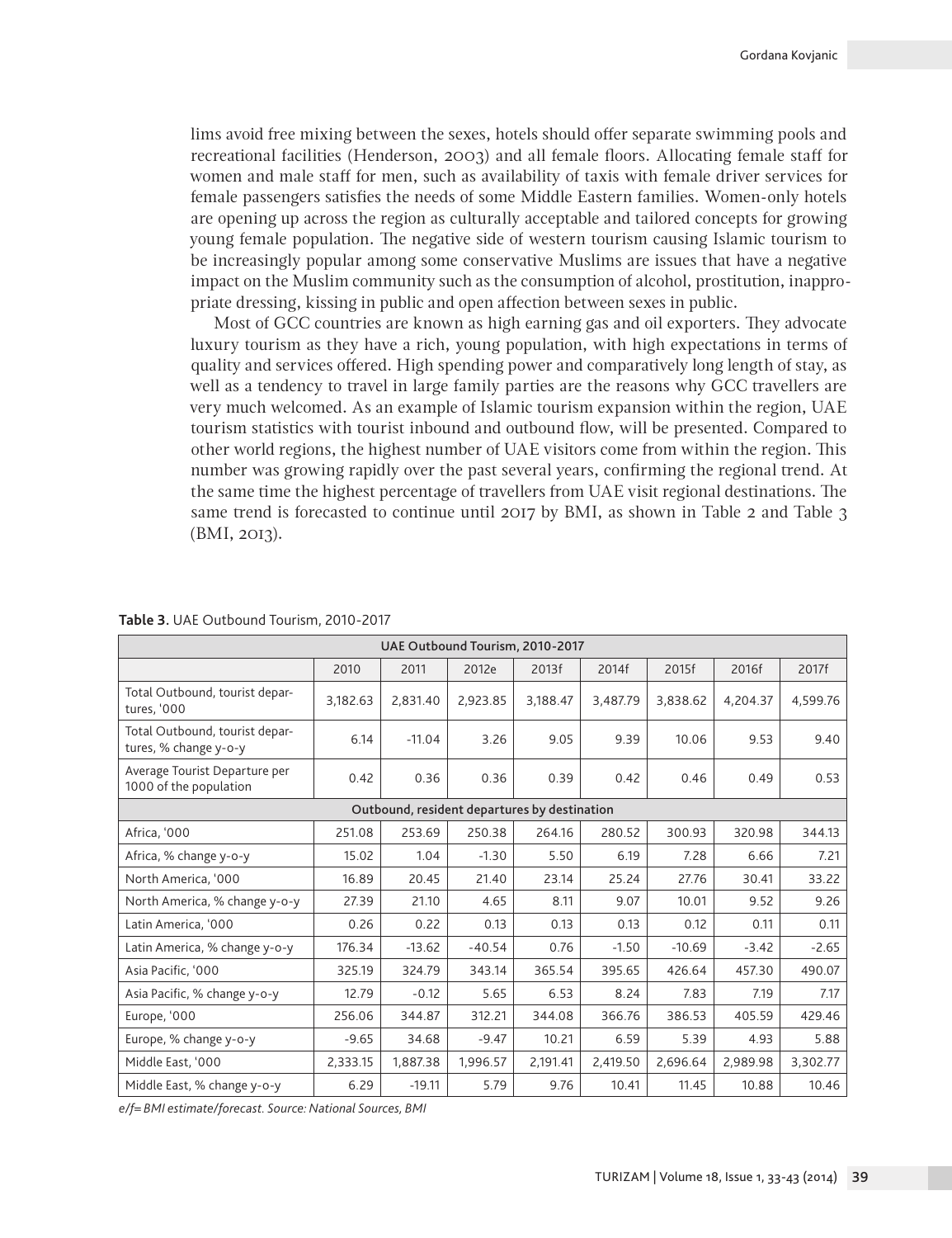# **Muslim governments and prospects for tourism development in the Middle East**

Although they share the same religious beliefs, Islamic nations are not homogeneous in their views. The situation varies from country to country and depends on the official interpretation of Islam and local culture, the role of local communities in society, the degree of liberalism and state interventionism (Zamani-Farahani & Musa, 2011). Popular Mediterranean destinations such as Egypt, Morocco and Turkey are willing to accommodate the demands of tourists regardless of the differences because of the economic benefits. Political ideology combined with a wish to avoid social unrest has caused some Middle Eastern countries to discourage tourists from the West, believing that Western forms of tourism are not consistent with Islam (Iran, KSA, Brunei). In the last few years, the isolationist Kingdom of Saudi Arabia has tried to develop international tourism (tourist arrivals increased in 2011 by 61%) in order to diversify the economy. Segregation of tourists and residents is the strategy applied by the government in the Maldives. Some of the many small islands are selected and maintained solely for the use of tourists, and access to other inhabited islands is government-regulated. Such a policy is possible due to specific geographical location of the country. Developing integrated beach resorts in some Red Sea coastal destinations, so called *Enclave tourism*, is an approach that is also based on the separation of the local community and tourists, with both sides occupying clearly defined, separate spaces, with minimal possibility of interaction. This creates dissatisfaction among a number of Western tourists who want to gain an impression of the local culture and people. The recent movement of GCC countries toward the rapid development of service sector industries has been strongly encouraged by national and international investments, and market liberalisation (Stephenson et al., 2010). A range of "pro-tourism" policies served to improve tourism growth in Dubai (Sharpley, 2008) helping it to establish its status of one of the world top destinations.

In the first part of 2013 the regions of Asia and the Pacific and the Middle East saw the highest growth, both recording a 5% increase in the arrivals (UNWTO, 2013). In the same period international passenger demand rose around the world, where the best performing regions were the Middle East and Latin America showing the growth of 14% and 10% respectively. Statistics compiled by the Arab Air Carriers Organization showed an impressive 11.7% rise in passenger traffic in 2012 – by far the strongest growth of all regions' airlines worldwide (UNWTO, 2013). Hospitality industry in MENA region in same period achieved growth showing that average occupancy rose by 3.5% up to 60.3%. The region remained popular with developers and guests growing 6% in room inventory and 10% in demand. It is expected that MENA region will attract the strongest growth 11% by the end of 2014, assuming all hotels under construction or planned come on line as scheduled. The Middle East/Africa hotel development pipeline comprises 483 hotels totalling 118,713 rooms (UNWTO, 2013). To complete the regional picture, one can add rapid growth of regional low cost carriers FlyDubai and Air Arabia, and opening of new Al Maktoum airport in Dubai (just partly opened for commercial flights). Abu Dhabi hosts a Formula One grand prix and is building the largest museum complex in the world (Saadiyat Cultural District with Louvre and Gugenheim in focus). Qatar became famous after winning the 2022 Soccer World Cup bid and is also building hotel capacity. Dubai is positioned as a hub for the Middle East, and after winning the 2020 World Expo bid has further established itself as unique regional destination. Tourism prospects within the region are promising.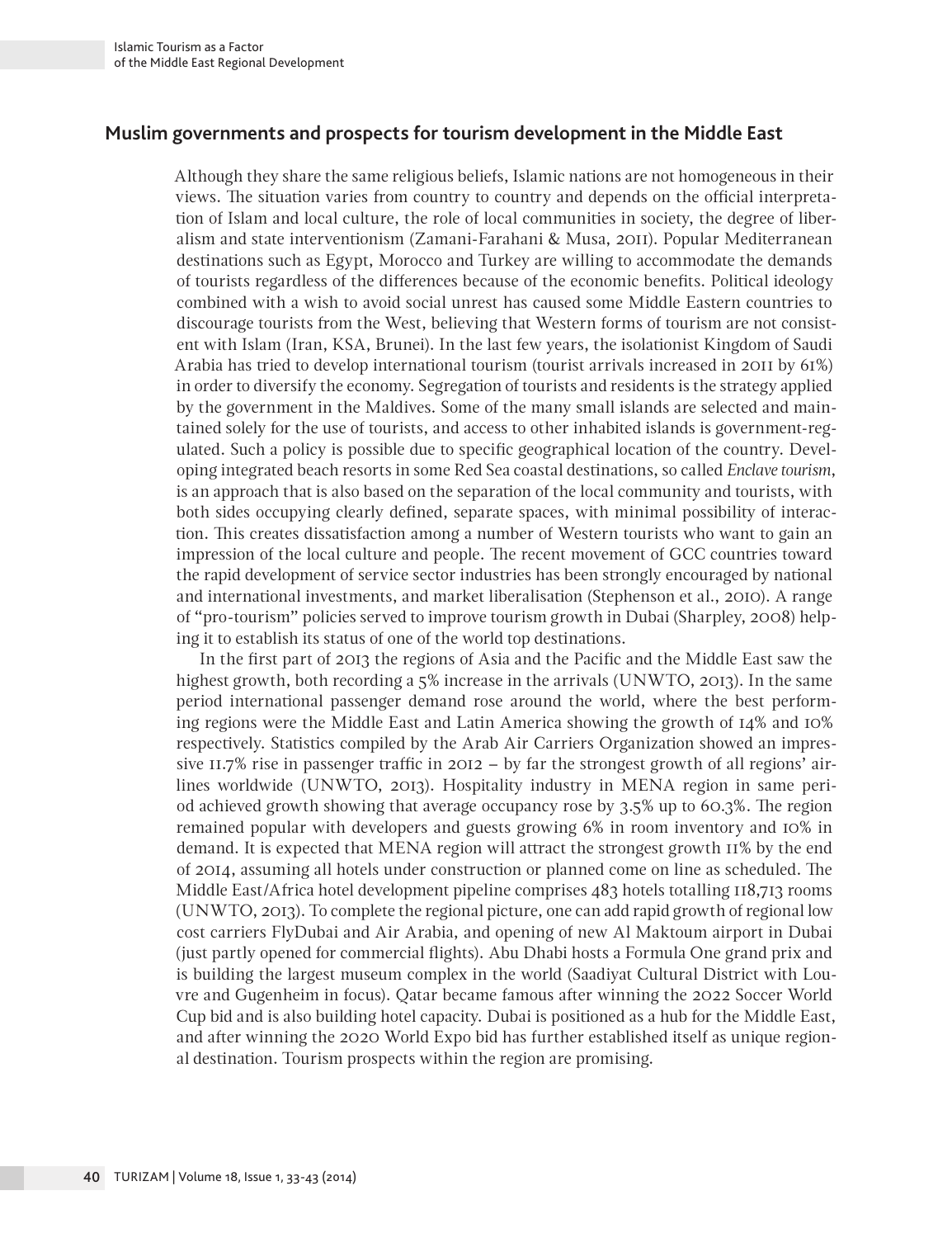# **Conclusion**

Arab countries of the Middle East share a similar culture, values, language and belief. Religion shapes the culture, attitudes and values of society. Islam is the main link between the people of the region - it is not merely a religion, it is a way of life. The place and influence of religion is particularly emphasized, because without knowledge and understanding of Islam, which defines all the events in both the private and business life, many things in this part of the Muslim world would remain unclear.

Global market trends caused by the rise of terrorism around the world, the global financial crisis and decline in tourists source markets have affected the global tourism industry dramatically, but have pushed up intraregional tourism within the MENA region. Unexpectedly, tourism has flourished within the region. This has given rise to the emergence of a new segment of the tourism market called Islamic tourism. It was developed as an answer to the needs of local Muslim populations keen to stay within their cultural and religious environment while on vacation. The biggest growth in tourist arrivals within the region has contrasted with global decline, highlighting a spontaneous local reaction which was turned into a prioritisation policy later on. Regionalism vs globalism, based on socio-cultural similarities and empathy. Nowadays, the situation is changing due to constant political turbulence in the region. It is recording a slump while the rest of the world records growth. Despite the numerous challenges being faced, the Middle East is one of the fastest growing tourism regions of the world. Clear political will and commitment to tourism in the region, as well as the vision that tourism is one of the main pillars of the development of the region, contributes to this dynamic (Rifai, 2013).

## **References**

Al-Omar, A. R. B. H. (1991). The Religion of Truth Riyadh, KSA 1412 A.H.-1991 A.D

- Al-Hamarneh A. & Steiner C. (2004). Comparative Studies of South Asia, Africa and the Middle East 24, 1, 173-182.
- Ap J., Var T., & Din K. (1991). Malaysian perceptions of tourism. *Annals of Tourism Research*, 18, 2, 321–323.
- Battour M., Nazari I. M. & Battor M. (2011). The Impact of Destination Attributes on Muslim Tourist's Choice, *International Journal of tourism research*, 13, 527–540.
- Business Monitor International, BMI (2013). UAE Tourism Report Q3 2013.
- Chaaban J. (2010). Job Creation in the Arab Economies: Navigating Through Difficult Waters, United Nations Development Programme, Regional Bureau for Arab States, Arab Human Development Report, Research Paper Series 2010.
- Coury T. & Chetan D. (2009). Oil, Labor Markets, and Economic Diversification in the GCC: An Empirical Assessment, *The Dubai Initiative*, Working Paper Belfer Center for Science and International Affairs, Harvard Kennedy School
- Daher R. (2007). Tourism in the Middle East: Continuity, Change, and Transformation, *Tourism and Cultural Change*, 9.
- Din, K.H. (1989). Islam and tourism: patterns, issues and options, *Annals of Tourism Research*, 16, 542-63.
- Donboli J. H. & Kashefi F. (2005). Doing Business in the Middle East: A Primer for U. S. Companies, *Cornell International Law Journal*, 38.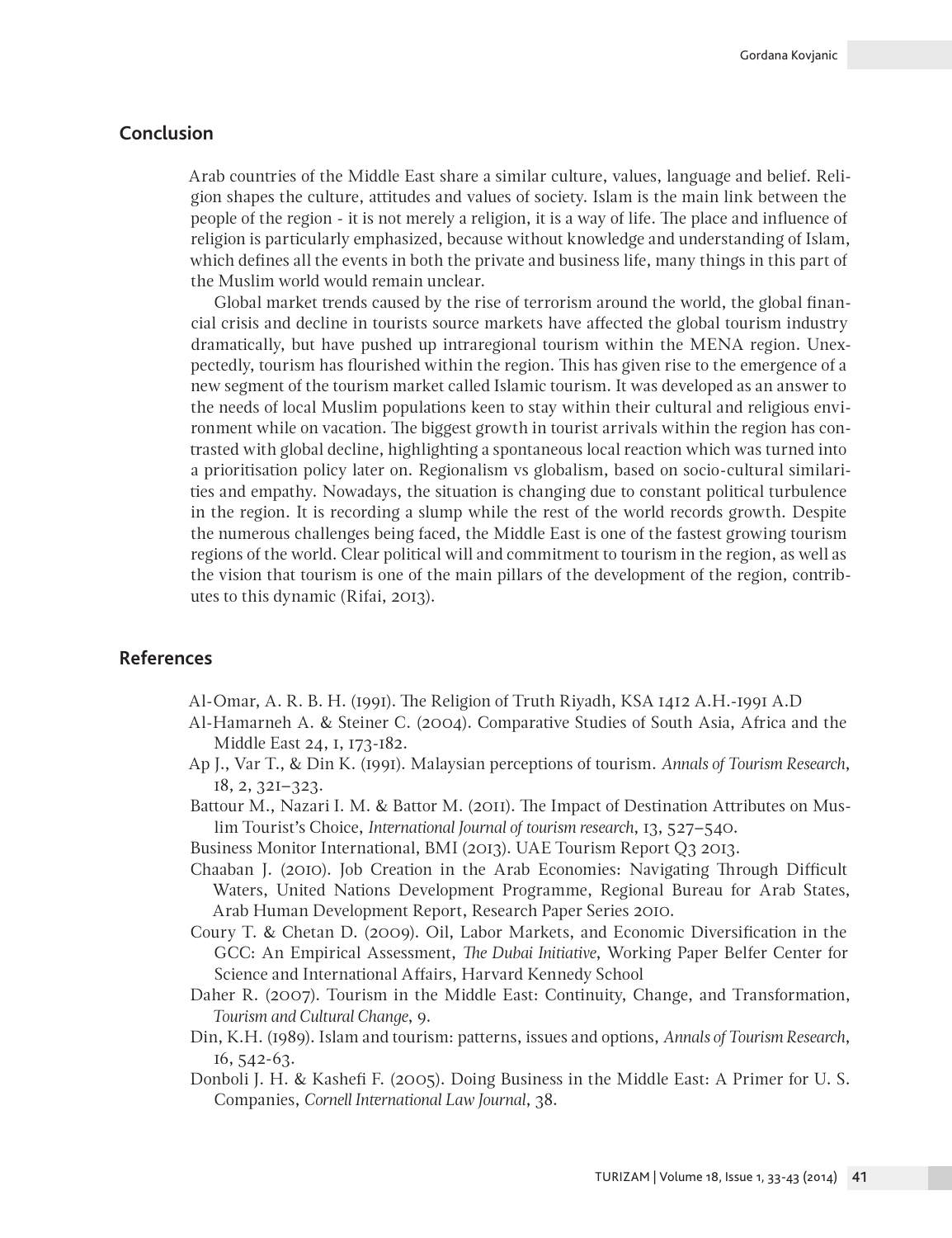- Erslev, A. L. (2012). The Regional Security Complex of the Persian Gulf: Bahrain in a new global power balance after the Arab Spring, Athens: ATINER'S Conference Paper Series, No: MDT2012-0004.
- Euromonitor International (2013). WTM vision 2013: Forecast Revisit for the Global Travel and Tourism Industry, Dubai, report for 07/05/2013.
- Fattouh, B. & El-Katiri, L. (2012). Energy and Arab Economic Development, United Nations Development Programme, Regional Bureau for Arab States, Arab Human Development Report, Research Paper Series 2012.
- Henderson, J. C. (2003). Managing tourism and Islam in Peninsular Malaysia, *Tourism Management*, 24, 447–456.
- Henderson, J. C., (2010). Sharia-compliant hotels, *Tourism and Hospitality Research*, 10, 3, 246–254.
- Henderson, J.C. (2011). Religious Tourism and Its Management: The Hajj in Saudi Arabia, *International Journal of Tourism Research*, 13, 541–552.
- Kalesar, M. I. (2010). Developing Arab Islamic Tourism in the Middle East: An Economic Benefit or A Cultural Seclusion? *International Politics*, 3, 5.
- Mirki, B. (2013). Arab Spring: Demographics in a region in transition, United Nations Development Programme, Regional Bureau for Arab States, Arab Human Development Report, Research Paper Series 2013.
- Saidi, N., Scacciavillani, F. & Fahad, A. (2010). Forecasting Tourism in Dubai, *Economic Note* No. 8, DIFIC.
- Sharpley, R. (2008). Planning for tourism: the case of Dubai, *Tourism and Hospitality Planning and Development*, 5, 1, 13-30.
- Sharpley, R. (2002). The Challenges of Economic Diversification through Tourism: the Case of Abu Dhabi, *International Journal of Tourism Research* 4, 221-235.
- Rifai, T. (2013). UNWTO Secretary-General Speach, UNWTO Ministerial Forum in Dubai, May, 2013.
- Stephenson, M. L., Russell, K. A. & Edgar, D. (2010). Islamic hospitality in the UAE: indigenization of products and human capital, *Journal of Islamic Marketing*, 1, 1, 9-24.
- UNWTO (2013). World Tourism Barometer, Vol. 11, April. Retrieved from http://dtxtq4w60xqpw.cloudfront.net/sites/all/files/pdf/unwto\_barom13\_02\_apr\_excerpt\_0.pdf, downloaded July, 2013.
- UNWTO (2013). Tourism Highlights. Retrieved from http://dtxtq4w60xqpw.cloudfront. net/sites/all/files/pdf/unwto\_highlights13\_en\_hr.pdf, downloaded Feb. 14, 2014.
- UNWTO (2012). Tourism Highlights. Retrieved from http://mkt.unwto.org/sites/all/files/ docpdf/unwtohighlights12enhr.pdf, downloaded Feb. 14, 2014.
- UNWTO (2011). Tourism trends, Assessment and a Glimpse of UNWTO Retrieved from http://dtxtq4w60xqpw.cloudfront.net/sites/all/files/pdf/presentation\_1\_sep\_by\_unwto. pdf , downloaded Feb.14, 2014
- UNDP (2013). Human Development Report 2013, The Rise of the South: Human Progress in a Diverse World. Retrieved from http://hdr.undp.org/sites/default/files/reports/14/ hdr2013\_en\_complete.pdf, Feb. 14, 2014
- United Nations Population Division, Department of Economic and Social Affairs, World population Prospects: The 2012 Revision. Retrieved from http://www.unfpa.org/webdav/site/global/shared/documents/news/2013/KEY%20FINDINGS%20WPP2012\_ FINAL-2.pdf , Feb. 14, 2014